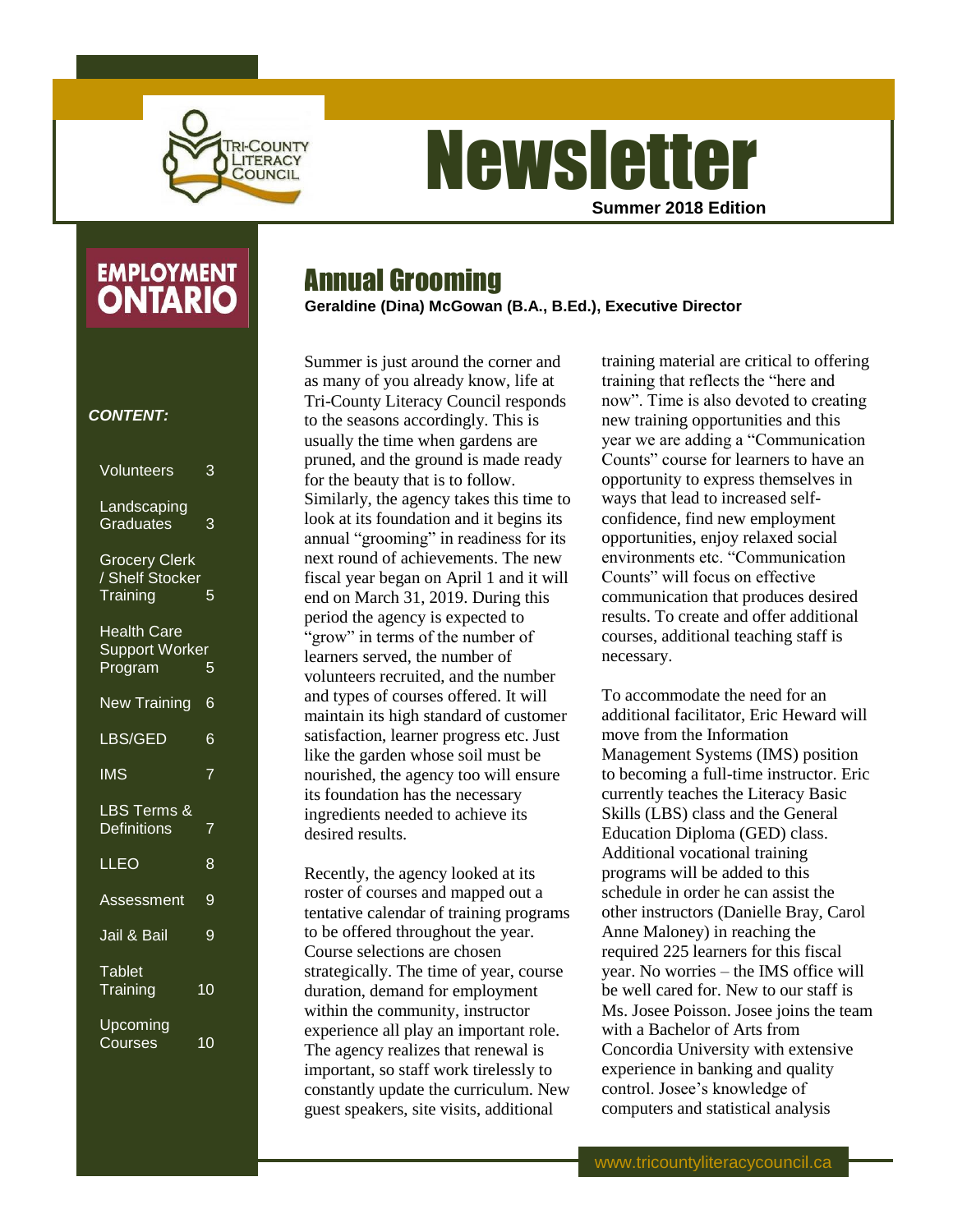### Newsletter **Newsletter 2 of 11**

Tri-County Literacy Council is a community-based, non-profit organization that enriches both community and individuals by addressing literacy needs.

Tri-County Literacy Council offers FREE training programs (from Literacy Basic Skills to Occupational courses) in the environment that best suits your learning style and goals. We provide:

- One-on-One **Tutoring**
- Small Group Classroom

Courses are offered at various times of the year, depending on labour conditions and learner needs.

Visit our website regularly; to learn about the latest FREE courses being offered, or call 613-932-7161.

### Annual Grooming (Continued)

ensures us the information contained and used by the agency is in capable hands. Eileen Hyland will continue to assist Josee with this new undertaking.

The agency assessor, Ms. Johanna Fraser will also have a new set of responsibilities. Johanna will replace Carol Anne Maloney as our Coordinator of Volunteers as part of a pilot project, this coming fall. Carol Anne Maloney who has been our Coordinator of Volunteers for many years will take on additional teaching duties to once again, assist in achieving the required numbers of learners for the fiscal year. Johanna meets with all learners entering the many different programs. She also supervises their portfolio development. It makes sense that Johanna serve the volunteers to be matched with learners who Carol Anne has probably never met especially given Johanna's knowledge of the learner's needs based on the results of their assessment. Carol Anne, on the other hand, has become a very popular teacher and learners clamour to enter her training programs. Her marketing and recruitment skills will serve the agency in achieving the learner numbers. One final addition to the staff rounds out the changes for the fiscal year. Sasha Major will replace Ruth Laplante, our very long- term bookkeeper. Sasha realizes she has some very large shoes to fill but this training period shows she is capable. She is currently in training with Ruth who is looking forward to her well-deserved retirement. Sasha is also training in the Information Management Systems side of the organization.

Changes are necessary to keep an agency current and fresh. Like a garden full of surprises as new flowers pop up, people with new ideas continue to breathe life into the agency. For now, the agency "grooming" is complete. It's like a fertile garden. One waits with bated breath to see the results of their hard work. It's the strategizing and the welcoming of change that ensure an agency's growth. The dedication, passion and hard work of its staff can conquer most anything. We are fortunate at Tri-County Literacy Council to have that kind of staff. Equally important to staff is you, our learner and/or our volunteer. Perhaps you are a referring partner. We understand that some people prefer the garden remain unchanged. We haven't weeded the garden. Well, you won't be surprised when you come to the office and see new faces and people occupying seats that were not there before. We haven't weeded the garden, we just moved things around. The same staff is here. They may just be in a different office. Feel free to look around. Happy Summer. May your gardens flourish.

Please accept this invitation. We look forward to seeing you. Come and hear about the agency's latest achievements.

Annual General Meeting June 13, 2018 3:00 P.M. 101 Second St. West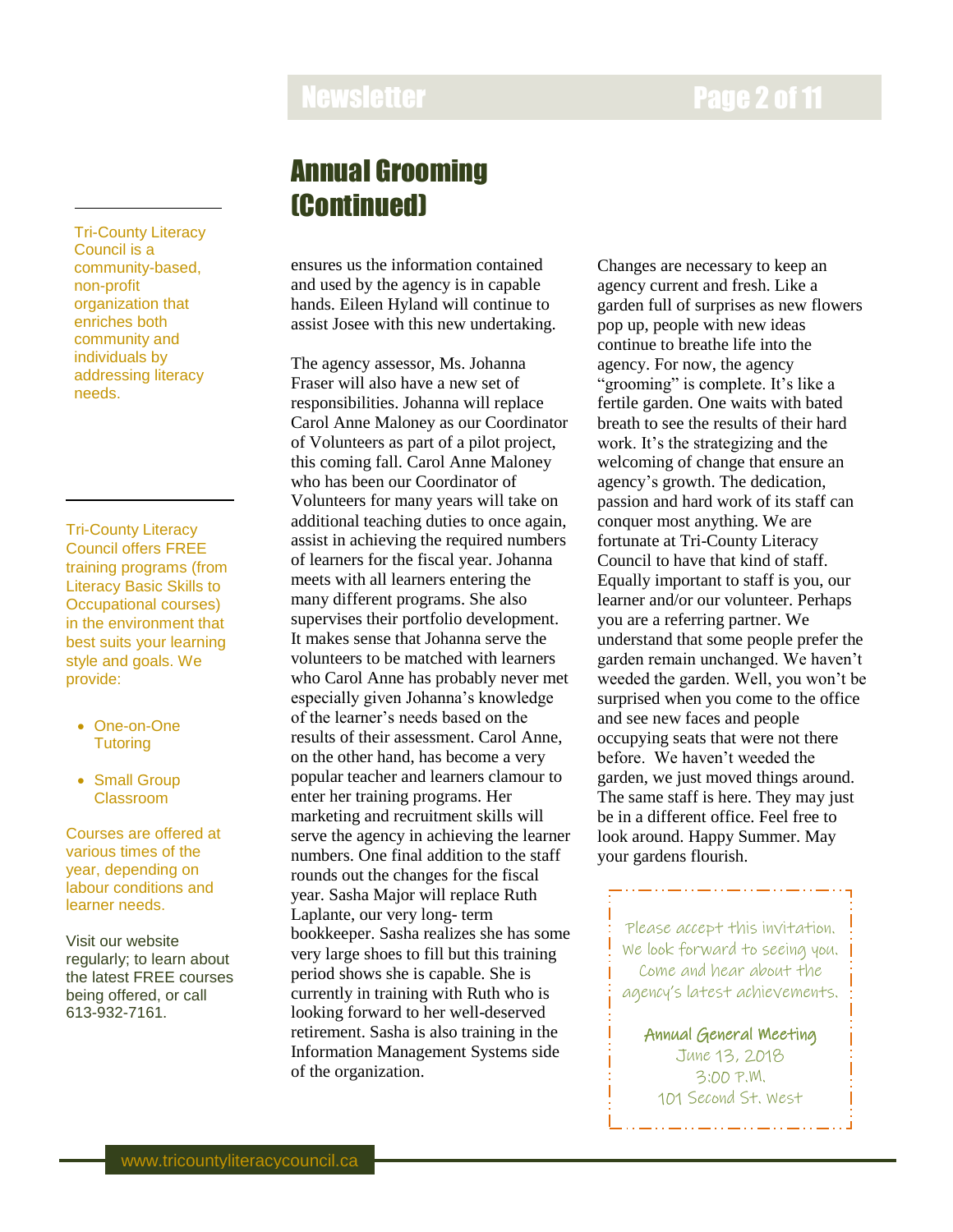### Newsletter **Page 3 of 11**

### Celebrating the Value of Volunteers

#### **Carol Anne Maloney (B.A.Sc.), Coordinator of Volunteers**

On May 24th, 2018 we will be celebrating the many individuals who volunteer at Tri-County Literacy Council. Each one makes a valuable contribution. The theme for National Volunteer Week 2018 is "Celebrate the Value of Volunteering – building confidence, competence, connections and community". This theme is especially true for our volunteers. According to the Conference Board of Canada 48 per cent of adult Canadians have low literacy skills that fall below high school equivalency and affect their ability to function at work and in their personal lives. Seventeen percent of Canadians function at the lowest level, where individuals may, for example, be unable to read the dosage instructions on a medicine bottle. Increasing literacy levels among adults makes big changes in their lives. Students develop self-confidence, have increased employment opportunities, and improve skills for looking after their children. Volunteers make a big impact in the lives of our students. Following is one student's perspective of how she was helped by the Literacy Council:

*"I was a stay-at-home mom – feeling very discouraged about finding employment. I feel confident now. I have a full-time job… I loved it (the training atmosphere). Our instructor took her time and made sure we understood everything she taught us. Go for it. They are very kind, understanding people who aren't there to judge you. They are there to help."*  -Amanda Denneny

Thank you to the following donors for appreciating our volunteers:

- Cora
- Cornwall Square
- City of Cornwall
- David's Tea
- Farm Boy
- King George Restaurant
- Parkway Inn and Conference **Centre**
- Pommier Jewellers
- Roy's Florist
- **Starbucks**
- Thum's Kitchen

#### **Our Mandate**

Tri-County (Stormont, Dundas & Glengarry) Literacy Council is a community-based, nonprofit organization. Our mandate is to enrich both our community and individuals by addressing literacy needs. To do this, we assess learners, help them set goals and provide necessary help in reading, writing, basic math, and computer skills. We recruit volunteers from the community to assist learners in meeting their personal, employment and social goals. This method of instruction can be oneon-one with a tutor, or in a small group. Our services are easily accessible and designed for ongoing growth and expansion.

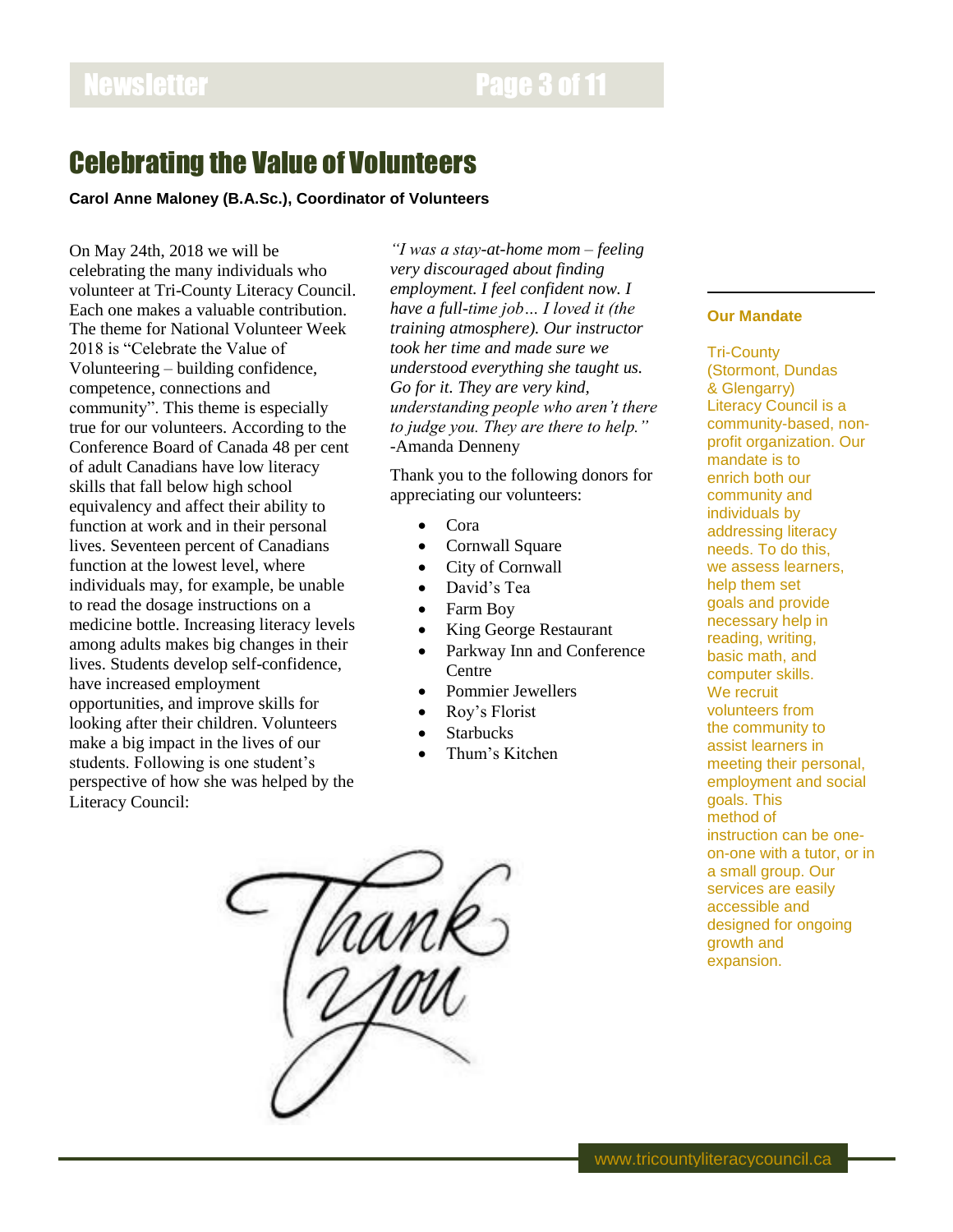### Newsletter **Newsletter Page 4 of 11**

### Landscaping and Grounds Maintenance Graduates

**Carol Anne Maloney (B.A.Sc.), Coordinator of Volunteers**

Spring came early to Tri-County Literacy Council this year. Each student created a landscape design of their choice as a final project. To help with this assignment, a variety of guest speakers gave them inspiration.

Glen Nixon from Home Depot showed them the variety of tools needed to get the task done.

Elaine Kennedy, Environmentalist, and Fred Deschamps, Master Gardener, gave ideas to be successful in creating beautiful spaces while respecting earth.

Carol Would from Dancause Landscaping shared some her favorite plants.

Dan Marion, from the Pitt Street Garden, and Alain D'Aoust and Adrien Quenneville from Transition Cornwall introduced students to the world of "permaculture".

Scott Porter from the City of Cornwall explained the duties working as grounds worker for the city.

Jason Smith, from Red Robin Lawn and Garden, spoke to students of the rewards and challenges in starting a business in our local community.

The many guest speakers who give freely of their time and expertise allow students to grow, become inspired, and help change lives.



#### **Tri-County Literacy Council Board of Directors**

Barbara Petepiece, Chairperson

Shirley Fraser, **Secretary** 

Angus Kelly, **Treasurer** 

Catherine Levac, Member at Large

Denise Paquette, HR Consultant

Dina McGowan, Executive Director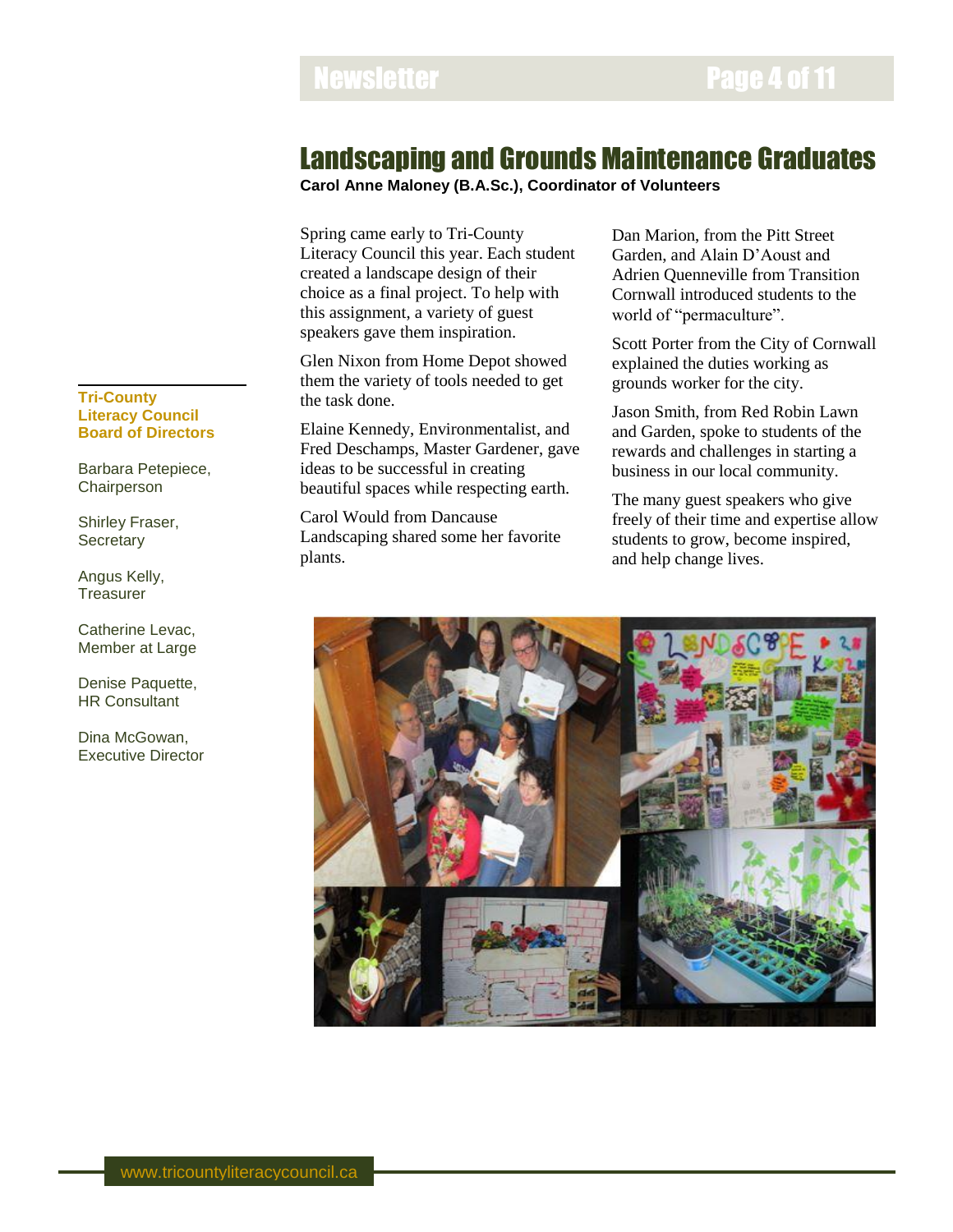## Grocery Clerk/Store Shelf Stocker Training

**Johanna Fraser (B.A., B.Ed.), Literacy Assessor**

Tri-County Literacy Council will be offering an excellent certificate program that will offer insight into the employment field of Grocery Clerk/Store Shelf Stocker. The course will cover various aspects of the industry, as well as the opportunity for learners to work on their Essential Skills. Topics include:

- Essential Skills
- Using a Computer
- The Retail Food Industry
- Customer Service
- Store Policies & Procedures
- Health & Safety
- Food Safety
- Math in the Workplace

The training also includes industry guest speakers and site visits to various local places.

This 4-week course begins Monday June 11, 2018. It will be an afternoon class Monday thru Thursday from 1:00 pm to 4:00 pm. Come out and learn about this interesting area of employment.

## Health Care Support Worker Program

**Danielle Bray (Cert. Hons., e-Business Web Developer), Business Development Coordinator**

In Canada, the population is aging and the need for more support for ailing and disabled individuals is rising. As such, the Health Care Support Worker profession is a growing field of employment.

In this career exploration program, participants practice Essential Skills while learning about working in a supportive health care role.

Course topics include:

- **Essential Skills**
- Duties of a Health Care Support Worker
- Diseases and Conditions
- The Human Body
- Health & Safety

Program highlights included the following guest speakers:

> • Sandra Deschamps, Falls Prevention Coordinator, Eastern Ontario Health Unit

- Nancy Galway, Elder Abuse Coordinator, Carefor
- Eileen Hyland, retired Personal Support Worker
- France de Repentigny, Job Zone d'emploi

And a highlight of the program, a site visit to St. Joseph's Villa hosted by Shivon Konink.



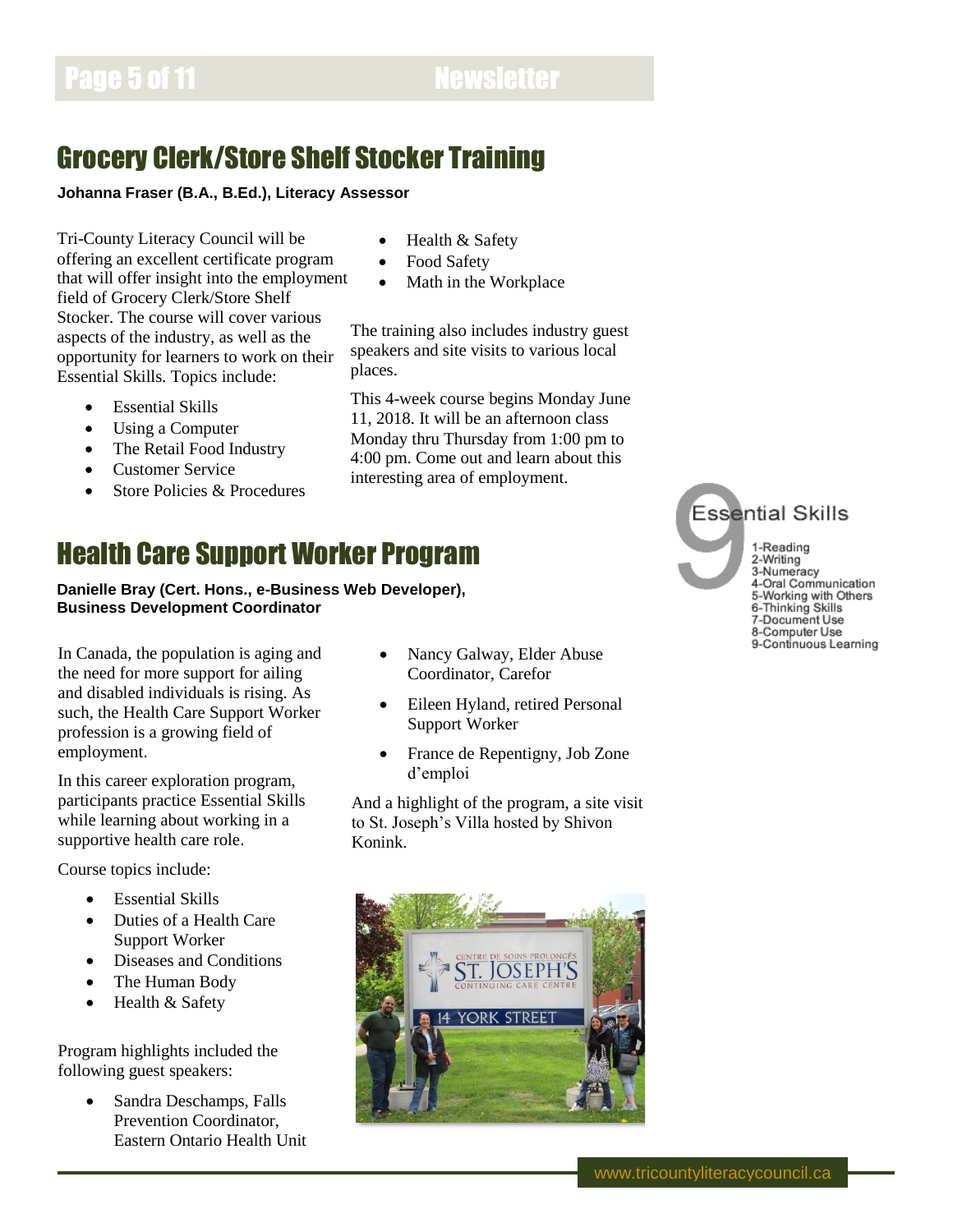### NEW TRAINING: Say it with Microsoft PowerPoint

**Danielle Bray (Cert. Hons., e-Business Web Developer), Business Development Coordinator**

Tri-County Literacy Council recently offered the first session of its new computer training program titled "Say it with Microsoft PowerPoint".



#### **First Microsoft PowerPoint class**

Participants learned to create captivating, stylish, computerized slide show presentations. Topics included:

• Basic Computer Review

- Introduction to PowerPoint
- Themes
- Slide Master
- Clipart, SmartArt, Tables and Charts
- Spell check
- Animation and Sound
- Saving Files

Linking with community partners Job Zone and Contact North was also made possible when France de Repentigny and Emily Lavigne spoke to the class about their free programs and services.

A special thank you goes to classroom volunteers Jim Marshall, Jason Lauzon (pictured: back row, right side) and Joanne Stride for their generosity of talent and time.

For more information about this latest free offering, call 613-932-7161.

### LBS/GED Classroom

#### **Eric Heward (M.A, B.AH), Information Management Systems Coordinator**

I'm proud to announce great news regarding our LBS/GED group. Recently, two of our former learners successfully completed the General Education Development (GED) test! On behalf of Tri-County Literacy Council, I would like to congratulate these two students on completing their goals. I would also like to commend our current group of students as they are now seeking new challenges in their work to fulfill their own goals.

With summer approaching, the GED/LBS class is hard at work preparing new and returning students for the GED test. We are now accepting new students to prepare for a test date at the end of the summer (August 24, 2018). While school may be out

elsewhere, we are working diligently with our students to prepare for this upcoming test date. I encourage all potential learners to take advantage of this prime opportunity to get their equivalency diploma and train with us!

In other news, the LBS/GED group is practicing for the upcoming LLEO writing contest. The entire group is excited to flex their creative muscles and write for a chance to win a cash prize. We'll keep you updated, as we progress through this fun and exciting opportunity.

If you are interested in any of the programming offered at Tri-County Literacy Council, you are encouraged to contact us to schedule your free assessment. Enrollment for the LBS/GED class is open all year. Have a fun and safe summer!

#### **Learner Testimonial**

*"… Take advantage of a professionally-given course that will add value to your skills and abilities. (I) had not used PowerPoint since 1998 and was always intimidated by job ads that stated "experience with PowerPoint". Now, I feel well-versed and qualified to use PowerPoint which is empowering."*

- Ron Evans, graduate (Say it with Microsoft PowerPoint)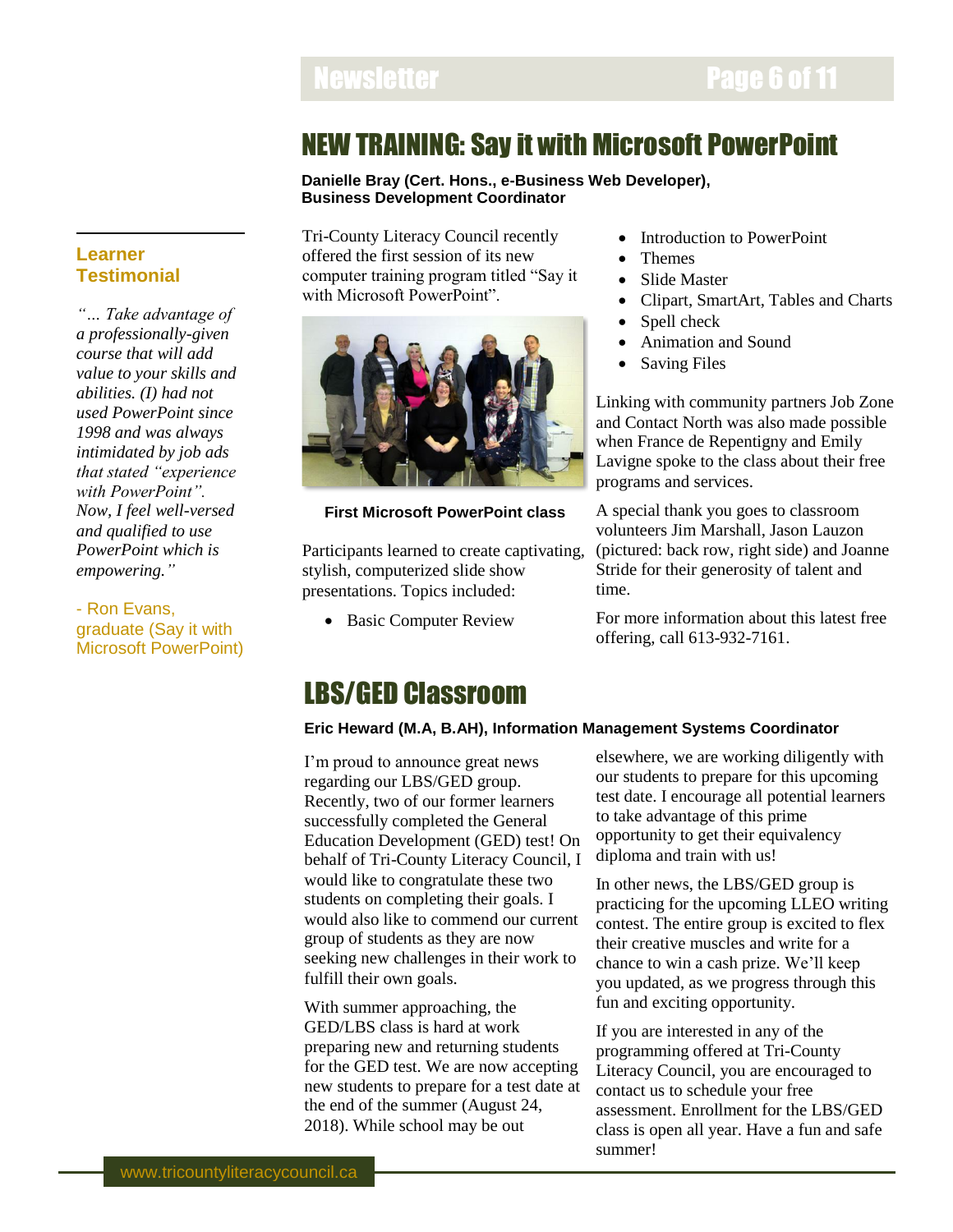## Page 7 of 11 Newsletter

### IMS

#### **Eric Heward (M.A, B.AH), Information Management Systems Coordinator**

As we look back at another fiscal year, I cannot help but marvel at the accomplishments the staff at TCLC has made over the past year. One particular statistic I want to bring up is our satisfaction rate. This particular metric measures the satisfaction level of our learners as they leave our programming.

#### **I'm pleased to report that we have attained a 100% satisfaction rate for the 2017-2018 year!**

It is very encouraging to know that our learners are completely satisfied with the service provided by our staff and instructors. Congratulations one and all and let's keep this rolling for next year!

As a Literacy and Basic Skills provider, it is critical that we receive learner feedback. No agency can grow without the input of the very people it serves. As such, we encourage all of our previous learners to keep in touch with us by responding to our attempts to follow-up on your previous experience with Tri-County Literacy Council. With your feedback, we can continue to find new ways to meet the literacy needs of our learners.

### LBS Terms & Definitions

**Source: Literacy and Basic Skills (LBS) Service Provider Guidelines**

**CLO**: Community Literacy of Ontario (CLO) is a provincial literacy network of 100 community literacy agencies across Ontario. CLO was founded in 1994 and our office is in Barrie, Ontario

**Learner Plan**: a document that describes the learning and program elements that prepare learners for their next steps beyond this LBS program. It includes the learner's goal, background information, assessment results, tasks, learning activities, program duration, additional supports required by the learner as well as referral results.

**MAESD**: Ministry of Advanced Education and Skills Development (formerly called Ministry of Training, Colleges, and Universities) is the ministry of the government of Ontario responsible for administration of laws relating to postsecondary education and skills training

**Training Supports**: help to address temporary financial barriers to participation in Employment Service (for low income clients) Example: bus tickets, daycare



#### **Sponsor a Book**

If you would like us to purchase a book or a resource in memory of someone, or as a special gift like a birthday or retirement, we will place a nameplate in the book. It will read that you donated it and include the name of your chosen person.

The book will be placed in our Lending Library.

As well as, giving a gift to your friend, you will be giving the gift of literacy to a learner.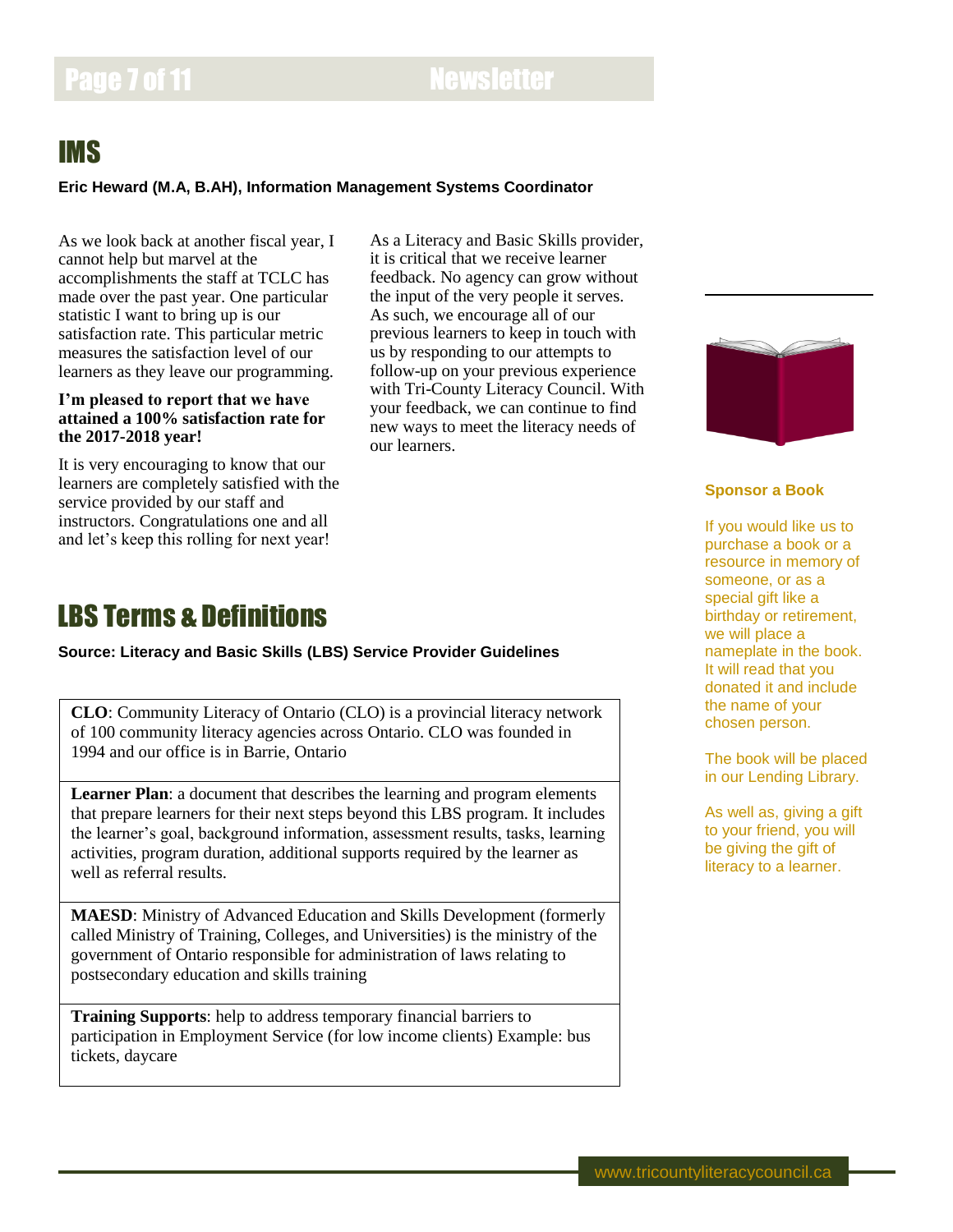Customer Service Quality Statements





### Literacy Link Eastern Ontario (LLEO)

#### **Carolyn Eva (B.A. Hons.), Administrative Assistant**

Literacy Link Eastern Ontario is a nonprofit, charitable organization providing information and referral services to adults and agencies in the Eastern Ontario. LLEO was formed in 1988 as the regional network to act as information and support office for the literacy agencies in Eastern Ontario. Tri-County Literacy Council has been a member in good standing for many, many years.

The philosophy and purpose of LLEO is to further adult literacy in Eastern Ontario by:

- Promoting access to literacy
- Facilitating and coordinating the planning of literacy services
- Sharing information and resources among literacy groups in the region
- Referring individuals to the most appropriate literacy program
- Representing the region provincially and federally

I have had the opportunity to be a part of LLEO's Board of Directors for over 6 years, the last 3 of those as Chair. Much of the work of LLEO is "behind the scenes", as they don't formally serve learners or provide training. LLEO is a resource and support to agencies, such as TCLC, as they offer workshops, and regional conferences, as well as share resources and best practices.

LLEO is an asset to the Literacy Community and TCLC is proud to be affiliated with such an organization.

#### **Literacy Link Eastern Ontario - Mission Statement -**

Literacy Link Eastern Ontario, a nonprofit charitable organization, supports adult literacy and essential skills upgrading programs. Our mission is to provide information, referrals and professional development to these programs and build relationships with other partners that promote learning and essential skills in Eastern Ontario.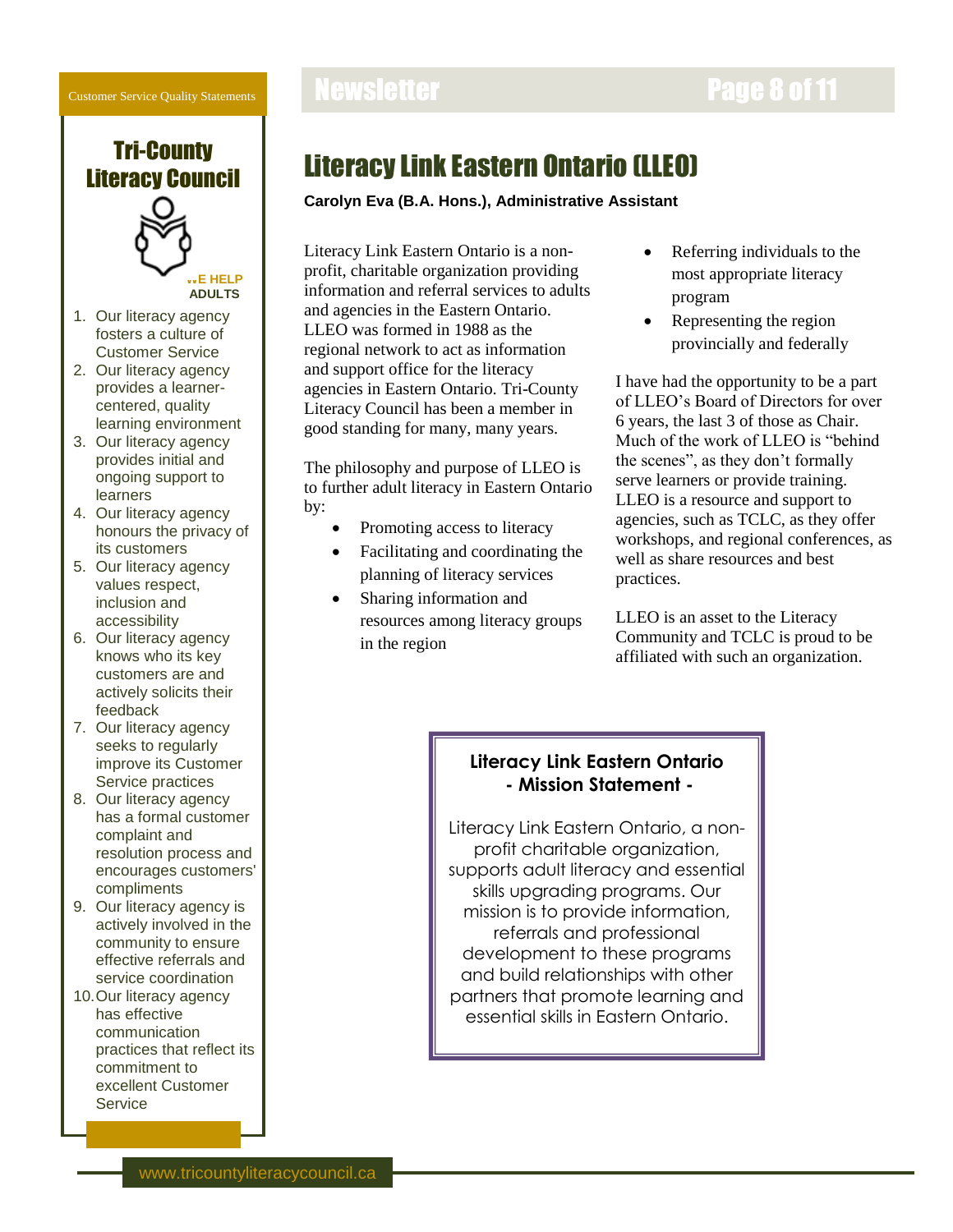### The Value of Assessment

**Johanna Fraser (B.A., B.Ed.), Literacy Assessor**

Why is assessment an important part of instruction? Assessment is important because it determines whether or not the goals of education are being met. Assessment affects decisions about grades, placement, advancement, instructional needs, curriculum, and, in some cases, funding. Assessment inspires us to ask these hard questions: "Are we teaching what we think we are teaching?" "Are students learning what they are supposed to be learning?" "Is there a way to teach the subject better, thereby promoting better learning?"

Today's students need to know not only basic reading and math skills, but also skills that will allow them to face a world that is continually changing. They must be able to think critically, analyze, and make inferences. Changes in the skills base and knowledge our students need require new learning goals; these new learning goals change the relationship between assessment and instruction.

Assessment at Tri-County Literacy Council provides the agency with diagnostic feedback, helps us set standards, evaluates progress, and help motivate performance. At Tri-County Literacy Council we use a variety of

tools for assessment, depending on the needs of the learner, their goal(s), and the program they are going into. We assess students joining the LBS/GED classroom and the One-on-One Tutoring Program prior to them beginning, as the student's learner plan aids the instructor or tutor with what skills the learner has and where they want to be. In the occupational courses we assess students once they have begun the course. Again the learner plan gives the instructor important information on the learner's abilities and needs so the instructor can teach to the learners as individuals within a curriculum framework.

Assessment takes place not just at the beginning of a learner's journey but along the way as well. In the LBS/GED classroom and in the One-on-One Tutoring Program, on-going assessment takes place quarterly in the form of portfolio reviews for all learners in these programs. These reviews are done by me to gain feedback, ensure learners are working on their goals, encourage learners and set new goals as previous goals are attained. Just as learning is an on-going process so is assessment.

Essential Skills are the skills people need for work, learning, and life. They provide the foundation for learning all other skills and are the cornerstone of lifelong learning.

There are 9 Essential Skills:

- 1. Reading
- 2. Document Use
- 3. Numeracy
- 4. Writing
- 5. Oral **Communication**
- 6. Working with **Others**
- 7. Thinking
- 8. Computer Use
- 9. Continuous Learning

### Arrested? Me?

#### **Carol Anne Maloney (B.A.Sc.), Coordinator of Volunteers**

On Thursday, April 12th I was hauled off to jail by the city police, charged with "having my nose in a book". I spent the afternoon calling friends and family for donations to pay my "bail" as a fundraiser for Beyond 21. **Thank you to all who donated to the worthy cause. Together, we were able to contribute \$285.** The 2nd annual fundraiser gave much needed funds to the organization Beyond 21. Beyond 21's mandate is to provide a space and opportunity for adults with developmental disabilities to live connected and respected lives while contributing to the community.

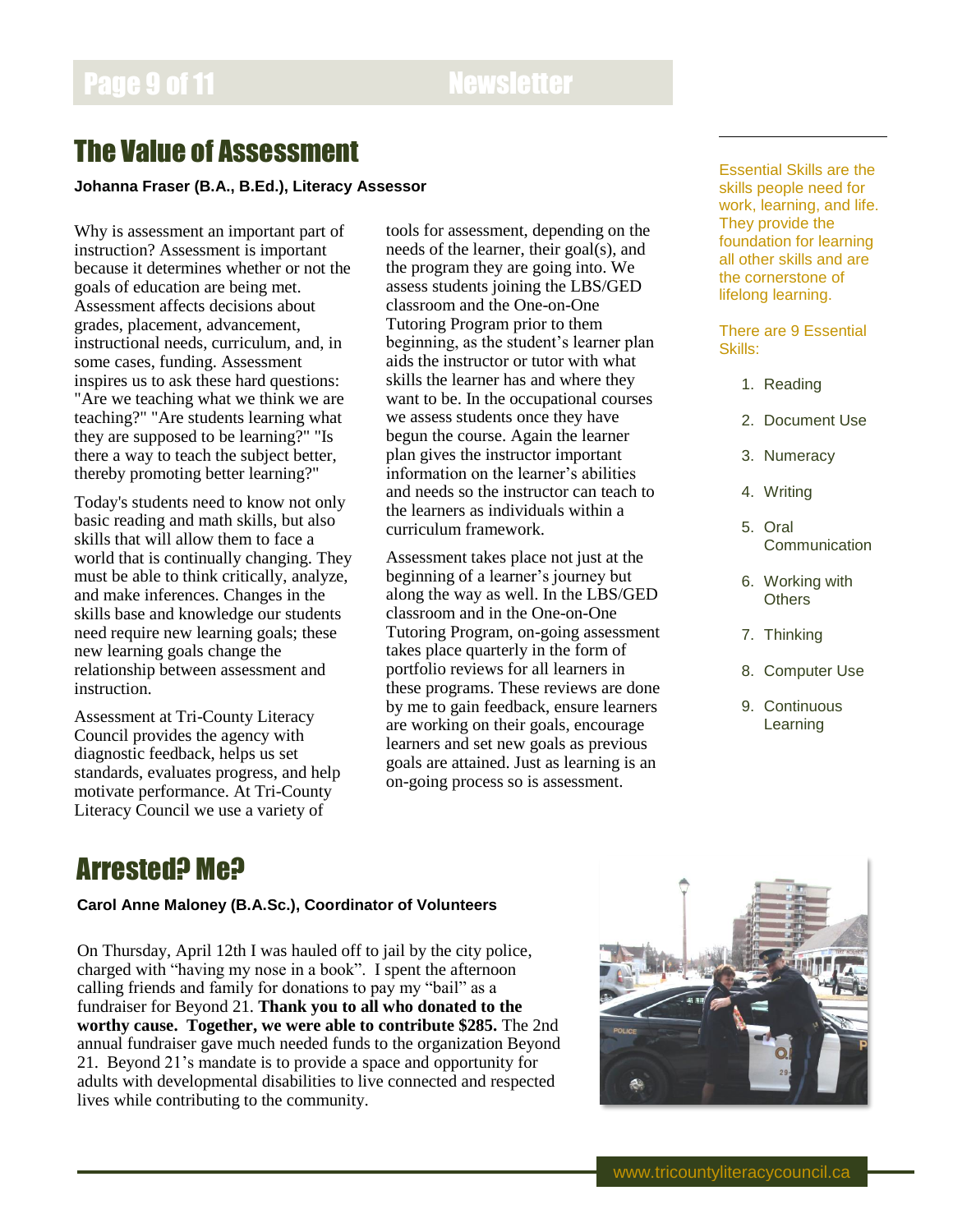### Hands-on Tablet Training for Seniors

**Carolyn Eva (B.A. Hons.), Administrative Assistant**

#### **Tri-County Literacy Council Staff**

Geraldine (Dina) McGowan (B.A., B.Ed.), Executive Director

Carolyn Eva (B.A. Hons.), Administrative Assistant

Eric Heward (M.A, B.AH), Information Management Systems **Coordinator** 

Carol Anne Maloney (B.A.Sc.), Coordinator of Volunteers

Danielle Bray (Cert. Hons., e-Business Web Developer), Business Development **Coordinator** 

Johanna Fraser (B.A., B.Ed.), Literacy Assessor

Ruth Laplante, Bookkeeper

As I discussed in the last newsletter, Tri-County Literacy Council is working on creating a curriculum to teach seniors how to use Tablets. To-date, we have surveyed approximately 50 seniors and agencies who serve seniors to help guide the training content and format. This feedback will help determine course content, length of course, style and format of handouts, types of learning activities and more.

Our reference group was formed and met in early March. A general brainstorming session was very productive and some key points raised include the following:

- The need to remove fears seniors may have regarding technology (keep it positive and exciting)
- Have the senior learners interact very early on in the

Tablet training (hands-on experience)

- Repetition will be important throughout the training
- Use the seniors interests (identified through the survey) to teach basic concepts – merge the 'how to' with the 'fun stuff'

The writing of the Training Curriculum is ongoing as well as the development of evaluation tools for the reference group members, the pilot group of senior learners, and the instructor.

In addition, senior volunteers and senior learners will be recruited to help pilot the curriculum in the Fall.

I look forward to sharing with you the success stories of this project.



**Project Reference Group**